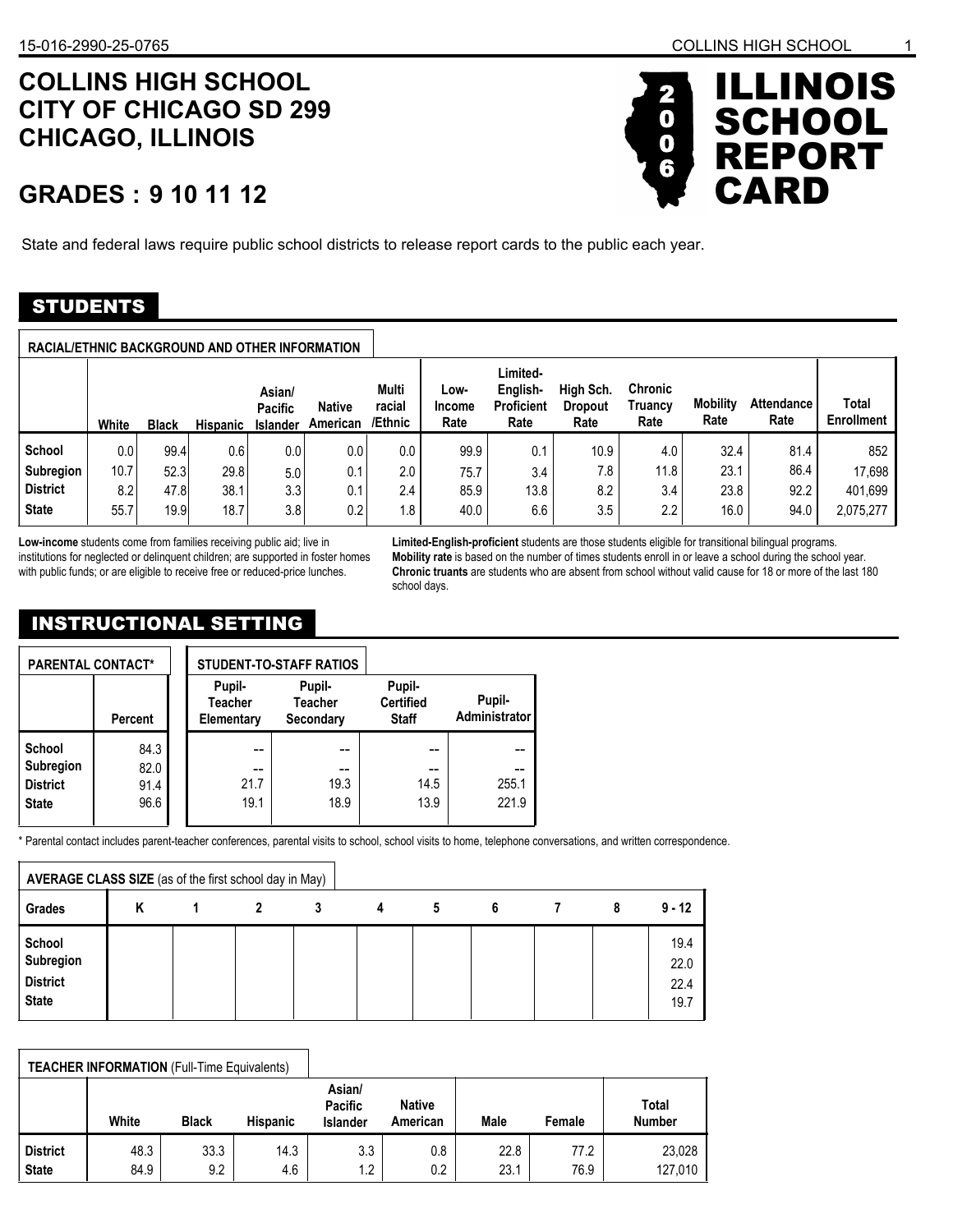#### **TEACHER INFORMATION** ( Continued )

|                                                        | Average<br>Teaching<br><b>Experience</b><br>(Years) | $%$ of<br><b>Teachers</b><br>with<br><b>Bachelor's</b><br><b>Degrees</b> | $%$ of<br><b>Teachers</b><br>with<br>Master's<br>& Above | $%$ of<br><b>Teachers with</b><br><b>Emergency or</b><br><b>Provisional</b><br><b>Credentials</b> | $%$ of<br><b>Classes Not</b><br>Taught by<br><b>Highly Qualified</b><br><b>Teachers</b> |
|--------------------------------------------------------|-----------------------------------------------------|--------------------------------------------------------------------------|----------------------------------------------------------|---------------------------------------------------------------------------------------------------|-----------------------------------------------------------------------------------------|
| School<br>Subregion<br><b>District</b><br><b>State</b> | --<br>13.0<br>13.0                                  | --<br>48.4<br>49.3                                                       | --<br>51.4<br>50.6                                       | 1.6<br>3.4<br>2.5<br>1.6                                                                          | 8.3<br>10.7<br>8.2<br>1.4                                                               |

**Some teacher/administrator data are not collected at the school level.**

### SCHOOL DISTRICT FINANCES



Salaries and counts of staff are summed across a district based on the percentage of time that each individual is employed as a teacher or an administrator and may or may not reflect the actual paid salaries for the district.

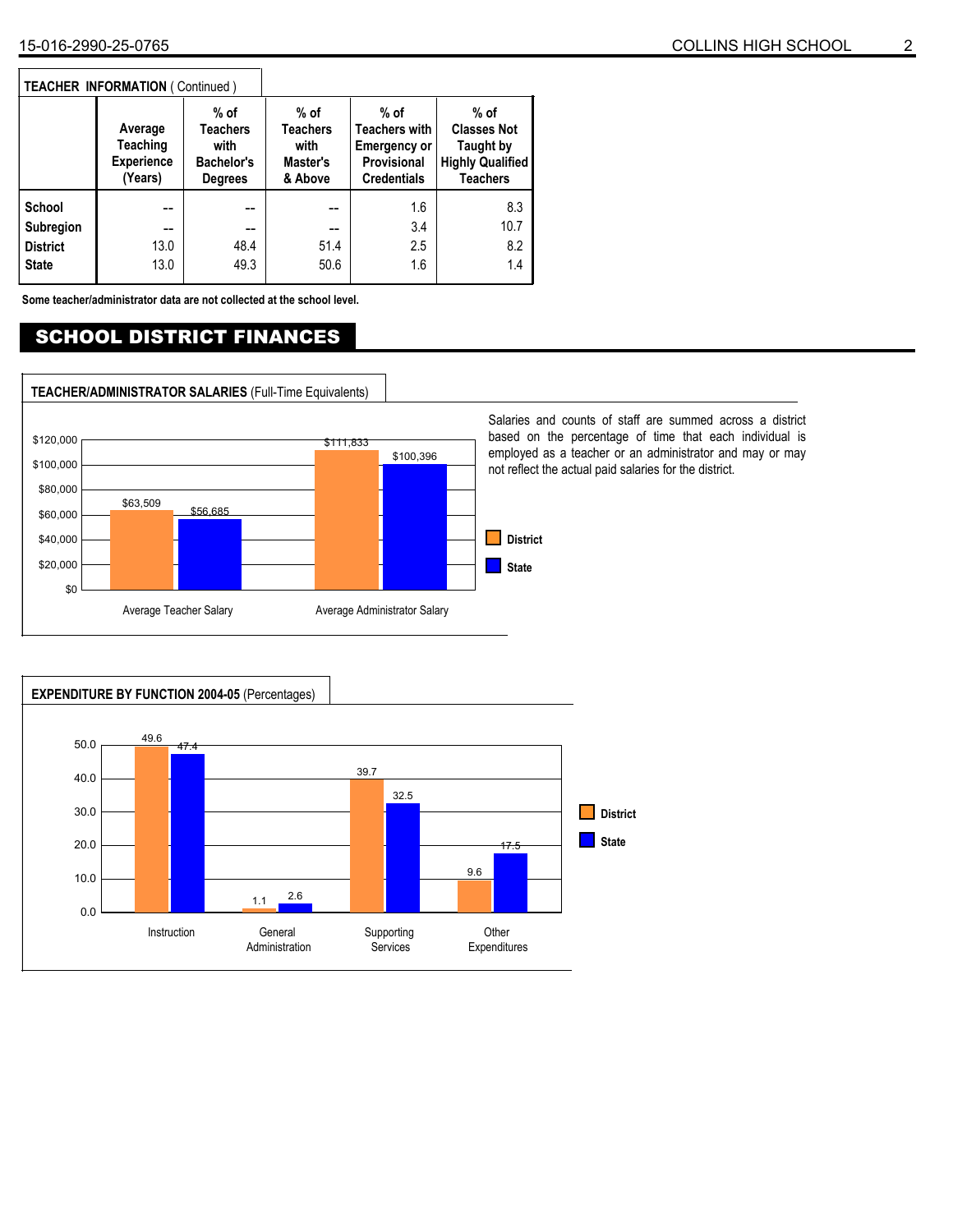| <b>REVENUE BY SOURCE 2004-05</b> |                 |            |         | <b>EXPENDITURE BY FUND 2004-05</b>  |                 |            |         |
|----------------------------------|-----------------|------------|---------|-------------------------------------|-----------------|------------|---------|
|                                  | <b>District</b> | District % | State % |                                     | <b>District</b> | District % | State % |
| <b>Local Property Taxes</b>      | \$1,784,961,079 | 43.9       | 58.2    | <b>Education</b>                    | \$3,447,655,242 | 77.9       | 72.2    |
|                                  |                 |            |         | <b>Operations &amp; Maintenance</b> | \$289,707,951   | 6.5        | 8.4     |
| <b>Other Local Funding</b>       | \$102,392,030   | 2.5        | 5.1     | Transportation                      | \$0             | 0.0        | 3.6     |
|                                  |                 |            |         | <b>Bond and Interest</b>            | \$314,389,073   | 7.1        | 6.6     |
| <b>General State Aid</b>         | \$908,329,598   | 22.4       | 18.5    | Rent                                | \$0             | 0.0        | 0.0     |
|                                  |                 |            |         | <b>Municipal Retirement/</b>        |                 |            |         |
| <b>Other State Funding</b>       | \$533,740,584   | 13.1       | 10.1    | <b>Social Security</b>              | \$0             | 0.0        | 1.7     |
|                                  |                 |            |         | <b>Fire Prevention &amp; Safety</b> | \$0             | 0.0        | 1.1     |
| <b>Federal Funding</b>           | \$732.715.779   | 18.0       | 8.1     | Site & Construction/                |                 |            |         |
|                                  |                 |            |         | <b>Capital Improvement</b>          | \$375,721,030   | 8.5        | 6.5     |
| <b>TOTAL</b>                     | \$4,062,139,070 |            |         | <b>TOTAL</b>                        | \$4,427,473,296 |            |         |

#### **OTHER FINANCIAL INDICATORS**

|                 | 2003 Equalized            | 2003 Total School | 2004-05 Instructional | 2004-05 Operating |
|-----------------|---------------------------|-------------------|-----------------------|-------------------|
|                 | <b>Assessed Valuation</b> | Tax Rate          | <b>Expenditure</b>    | Expenditure       |
|                 | per Pupil                 | per \$100         | per Pupil             | per Pupil         |
| <b>District</b> | \$141,980                 | 3.29              | \$5,858               | \$9,758           |
| <b>State</b>    | $***$                     | $***$             | \$5,366               | \$9,099           |

\*\* Due to the way Illinois school districts are configured, state averages for equalized assessed valuation per pupil and total school tax rate per \$100 are not provided.

**Equalized assessed valuation** includes all computed property values upon which a district's local tax rate is calculated.

**Total school tax rate** is a district's total tax rate as it appears on local property tax bills.

**Instructional expenditure per pupil** includes the direct costs of teaching pupils or the interaction between teachers and pupils.

**Operating expenditure per pupil** includes the gross operating cost of a school district excluding summer school, adult education, bond principal retired, and capital expenditures.

## ACADEMIC PERFORMANCE



The number and percent of students taking the ACT are no longer reported since virtually every eleventh grade student takes the ACT as part of the PSAE.

\* Includes graduating students' most recent ACT Assessment scores from an ACT national test date or PSAE testing. Excludes the scores of students who took the test with special accommodations. State averages for ACT data are based on regular public schools and do not include private and special purpose schools.

|                 |      |      | Gender |       |              |                 | Race / Ethnicity         |                                           |                            |            |                |                                                | Econo-                        |
|-----------------|------|------|--------|-------|--------------|-----------------|--------------------------|-------------------------------------------|----------------------------|------------|----------------|------------------------------------------------|-------------------------------|
|                 | All  | Male | Female | White | <b>Black</b> | <b>Hispanic</b> | Asian/<br><b>Pacific</b> | <b>Native</b><br><b>Islander American</b> | Multi<br>racial<br>/Ethnic | <b>LEP</b> | <b>Migrant</b> | <b>Students</b><br>with<br><b>Disabilities</b> | mically<br>Disad-<br>vantaged |
| School          | 59.6 | 60.0 | 59.3   |       | 59.2         |                 |                          |                                           | 100.0                      |            |                | 34.1                                           | 58.7                          |
| Subregion       | 76.3 | 72.4 | 79.8   |       | 72.1         |                 |                          |                                           | 92.6                       |            |                | 61.0                                           | 71.2                          |
| <b>District</b> | 73.4 | 67.1 | 79.0   |       | 72.7         |                 |                          |                                           | 86.9                       |            |                | 59.0                                           | 70.3                          |
| <b>State</b>    | 87.8 | 85.6 | 89.9   |       | 78.3         |                 |                          |                                           | 88.2                       |            |                | 77.2                                           | 76.5                          |

## **ACT ASSESSMENT: GRADUATING CLASS OF 2006\***

**HIGH SCHOOL GRADUATION RATE**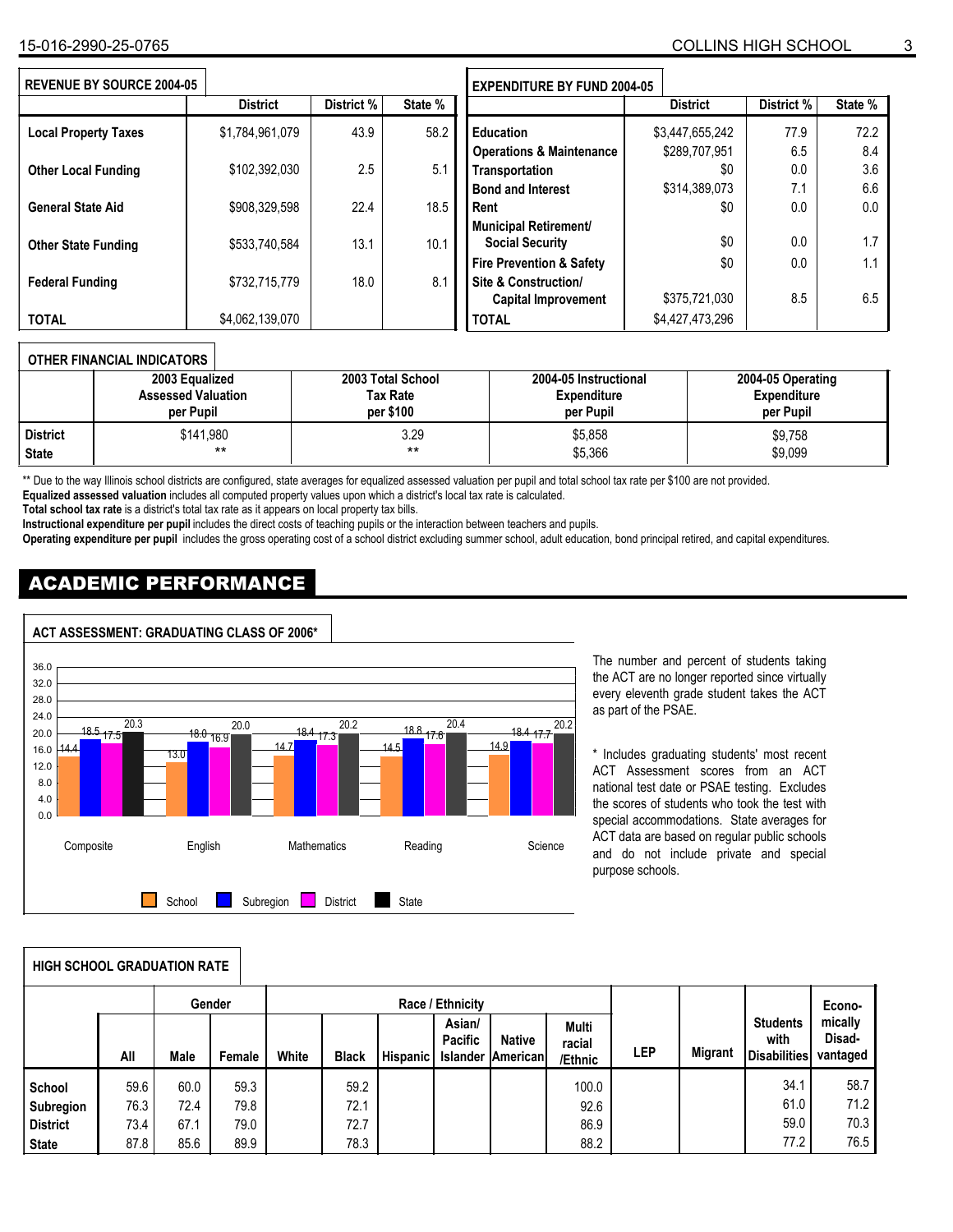### *OVERALL STUDENT PERFORMANCE*

These charts present the overall percentages of state test scores categorized as meeting or exceeding the Illinois Learning Standards for your school, district, and state. They represent your school's performance in reading, mathematics and science. Caution: Data for 2004-05 should not be compared to data for 2005-06 because substantial changes were made to the state tests in 2005-06 when testing in reading and mathematics was expanded to include all grades from grade 3 through grade 8. In 2004-05, such testing was limited only to selected grades. Although there were no changes in high school testing, data in high school report cards at the state level (and also at the district level for unit districts) are not comparable between the two years because of changes in elementary school testing mentioned above.



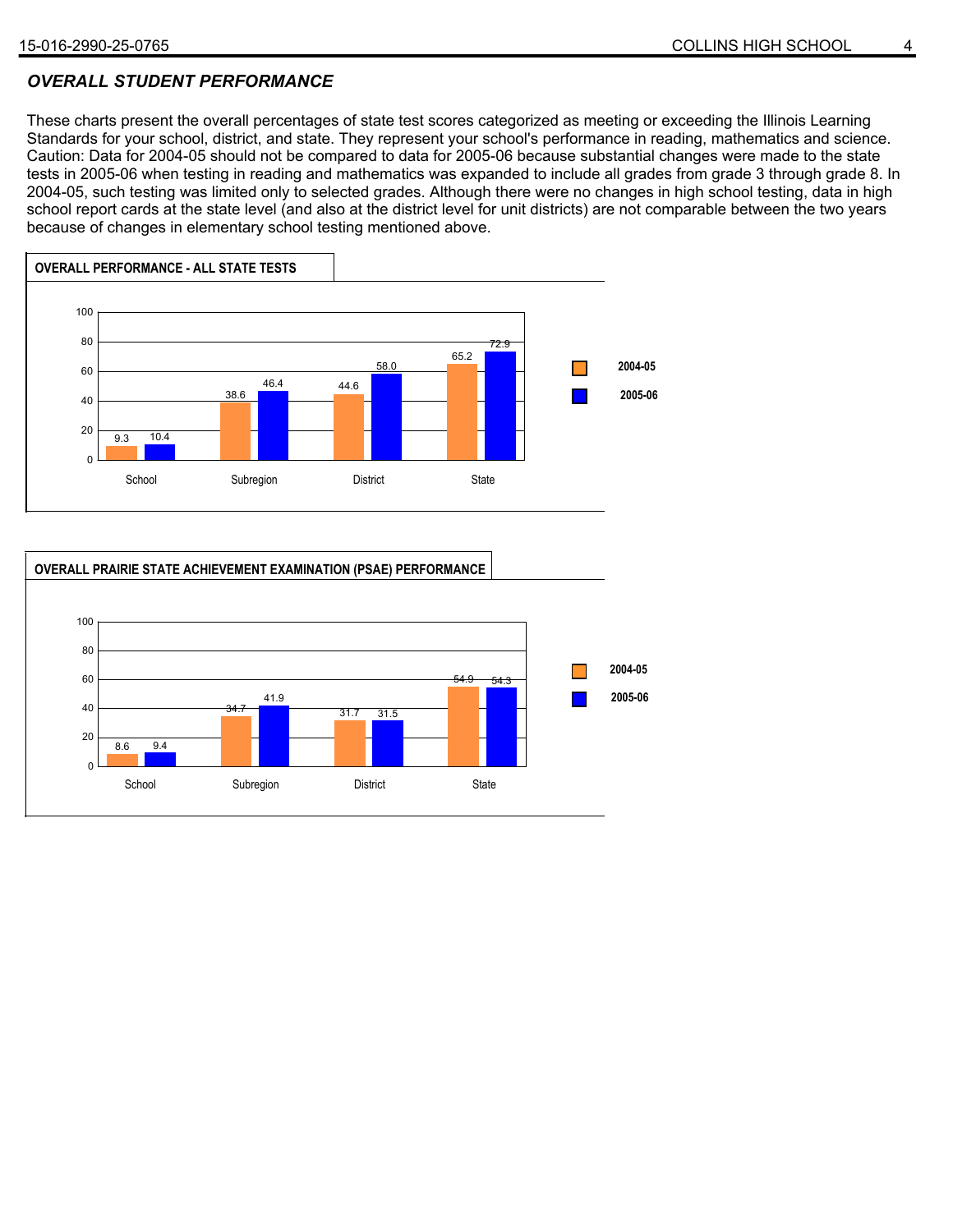#### **PSAE PERFORMANCE**

These charts provide information on attainment of the Illinois Learning Standards. They show the average scores and also the percents of student scores meeting or exceeding Standards in reading, mathematics and science on PSAE.



PSAE scores range from 120 to 200.



Number of students in this school with PSAE scores in 2006: 145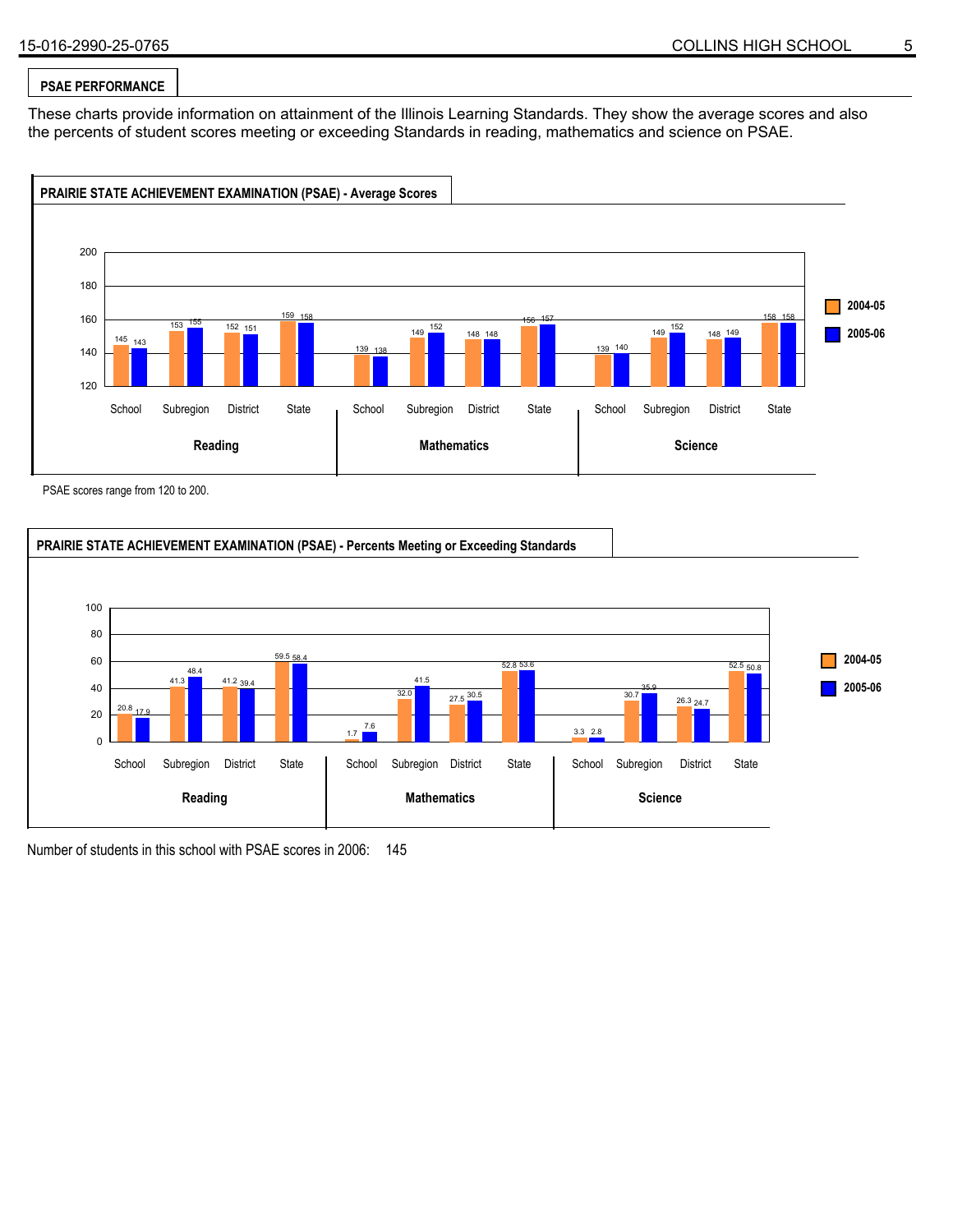## PERFORMANCE ON STATE ASSESSMENTS

Federal law requires that student achievement results for reading, mathematics and science for schools providing Title I services be reported to the general public.

The Illinois Standards Achievement Test (ISAT) is administered to students in grades 3 through 8. The Prairie State Achievement Examination (PSAE) is administered to students in grade 11. The Illinois Measure of Annual Growth in English (IMAGE) is administered to limited-english-proficient students. The Illinois Alternate Assessment (IAA) is administered to students with disabilities whose Individualized Education Programs (IEPs) indicate that participation in the ISAT or PSAE would not be appropriate.

Students with disabilities have an IEP (No Child Left Behind Act). An IEP is a written plan for a child with a disability who is eligible to receive special education services under the Individuals with Disabilities Education Act.

Schools with grade 2 as the highest grade in the school use a state-adopted test in reading and mathematics to meet this requirement.

In order to protect students' identities, test data for groups of fewer than ten students are not reported.

|                 |                               |            |                  | Gender     | <b>Racial/Ethnic Background</b> |              |              |                                      |                           |                            |              |                |                                                 | Econo-             |
|-----------------|-------------------------------|------------|------------------|------------|---------------------------------|--------------|--------------|--------------------------------------|---------------------------|----------------------------|--------------|----------------|-------------------------------------------------|--------------------|
|                 |                               | All        | Male             | Female     | White                           | <b>Black</b> | Hispanic     | Asian/<br><b>Pacific</b><br>Islander | <b>Native</b><br>American | Multi<br>racial<br>/Ethnic | <b>LEP</b>   | <b>Migrant</b> | <b>Students</b><br>with<br>Disabilities antaged | mically<br>Disadv- |
|                 | *Enrollment                   | 152        | 60               | 92         |                                 | 138          | $\mathbf{1}$ |                                      |                           | 13                         |              |                | 38                                              | 152                |
| School          | Reading<br><b>Mathematics</b> | 2.6<br>2.6 | 5.0<br>5.0       | 1.1<br>1.1 |                                 | 2.9<br>2.9   |              |                                      |                           | 0.0<br>0.0                 |              |                | 2.6<br>2.6                                      | 2.6<br>2.6         |
|                 | *Enrollment                   | 4,149      | 1,789            | 2,360      | 534                             | 2,078        | 1,159        | 270                                  | 4                         | 104                        | 104          |                | 523                                             | 2,930              |
| Subregion       | Reading<br><b>Mathematics</b> | 7.4<br>7.4 | 9.7<br>9.7       | 5.8<br>5.8 | 5.2<br>5.2                      | 9.7<br>9.7   | 6.4<br>6.4   | 1.5<br>1.5                           |                           | 1.0<br>1.0                 | 13.5<br>13.5 |                | 18.2<br>18.2                                    | 8.5<br>8.5         |
|                 | *Enrollment                   | 209,819    | 106,043          | 103,776    | 17,274                          | 101,744      | 78,053       | 6,412                                | 246                       | 6,090                      | 25,150       | 0              | 29,494                                          | 183,074            |
| <b>District</b> | Reading<br><b>Mathematics</b> | 0.9<br>0.9 | 1.1<br>1.1       | 0.7<br>0.7 | 0.8<br>0.8                      | 1.4<br>1.4   | 0.6<br>0.6   | 0.4<br>0.4                           | 1.2<br>1.2                | 0.4<br>0.4                 | 0.1<br>0.1   |                | 2.7<br>2.7                                      | 0.9<br>0.9         |
|                 | *Enrollment                   |            | ,098,045 561,165 | 536,855    | 610,423                         | 220,763      | 201,615      | 41,305                               | 2,480                     | 19,623                     | 67,463       | 368            | 160,118                                         | 461,218            |
| <b>State</b>    | Reading<br><b>Mathematics</b> | 0.7<br>0.7 | 0.7<br>0.7       | 0.7<br>0.7 | 0.5<br>0.5                      | 1.7<br>1.7   | 0.8<br>0.8   | 0.6<br>0.6                           | 1.0<br>1.0                | 1.0<br>1.0                 | 0.4<br>0.4   | 1.9<br>1.9     | 1.2<br>1.2                                      | 1.3<br>1.3         |

**PERCENTAGE OF STUDENTS NOT TESTED IN STATE TESTING PROGRAMS**

\* Enrollment as reported during the testing windows.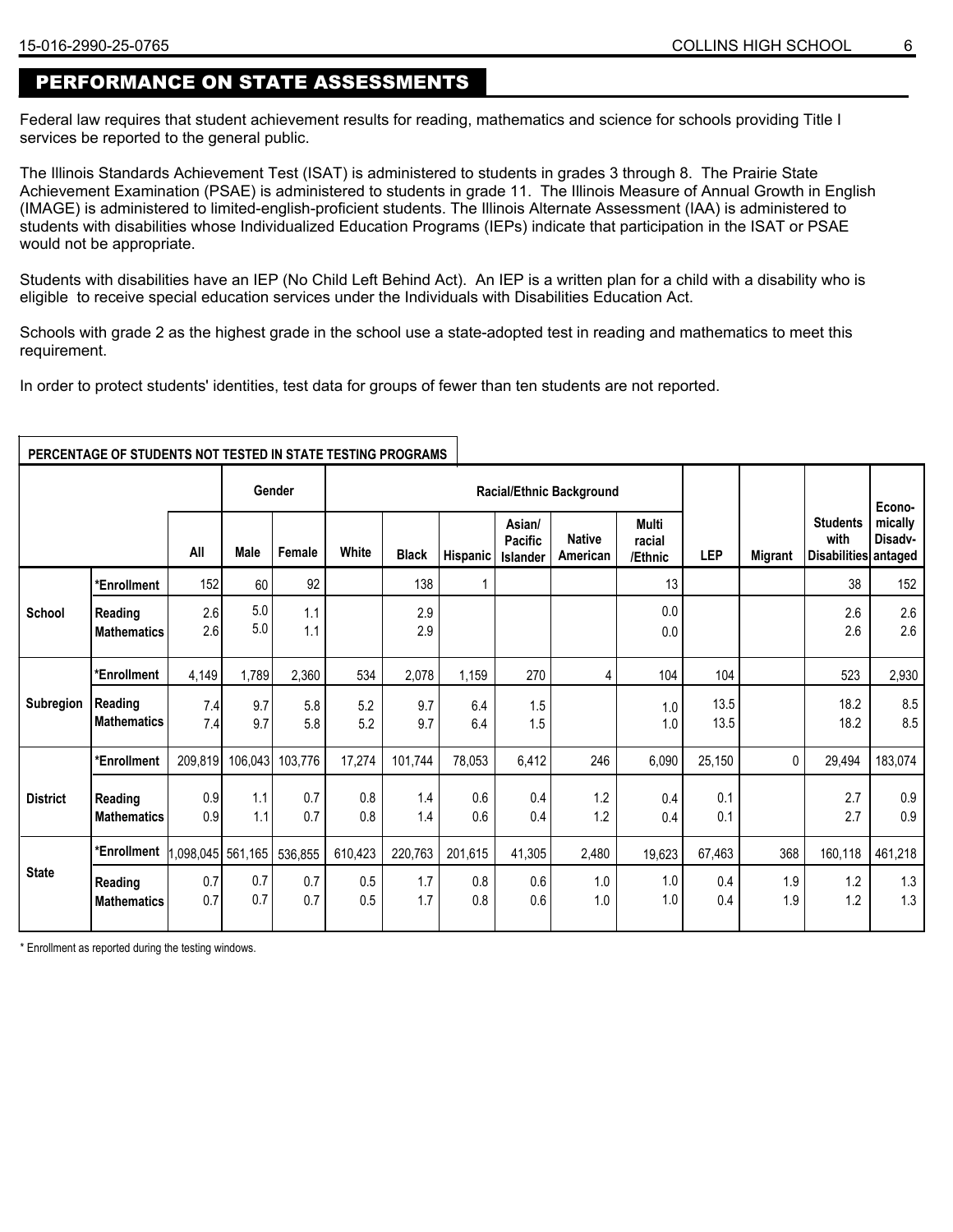### *PRAIRIE STATE ACHIEVEMENT EXAMINATION (PSAE)*

The following tables show the percentages of student scores in each of four performance levels. These levels were established with the help of Illinois educators who teach the grade levels and learning areas tested. Due to rounding, the sum of the percentages in the four performance levels may not always equal 100.

| Level 1 -- Academic Warning -  | Student work demonstrates limited knowledge and skills in the subject. Because of major gaps in learning, students apply<br>knowledge and skills ineffectively.       |
|--------------------------------|-----------------------------------------------------------------------------------------------------------------------------------------------------------------------|
| Level 2 -- Below Standards -   | Student work demonstrates basic knowledge and skills in the subject. However, because of gaps in learning, students<br>apply knowledge and skills in limited ways.    |
| Level 3 -- Meets Standards -   | Student work demonstrates proficient knowledge and skills in the subject. Students effectively apply knowledge and skills<br>to solve problems.                       |
| Level 4 -- Exceeds Standards - | Student work demonstrates advanced knowledge and skills in the subject. Students creatively apply knowledge and skills<br>to solve problems and evaluate the results. |

#### **Grade 11**

| Grade 11 - All                                         |                             |                              |                              |                            |                             |                              |                             |                          |                             |                              |                             |                           |  |
|--------------------------------------------------------|-----------------------------|------------------------------|------------------------------|----------------------------|-----------------------------|------------------------------|-----------------------------|--------------------------|-----------------------------|------------------------------|-----------------------------|---------------------------|--|
|                                                        |                             | Reading                      |                              |                            |                             | <b>Mathematics</b>           |                             |                          |                             | <b>Science</b>               |                             |                           |  |
| Levels                                                 |                             | ◠                            | υ                            |                            |                             | ົ                            | ◠<br>υ                      | д                        |                             | ົ                            |                             |                           |  |
| School<br>Subregion<br><b>District</b><br><b>State</b> | 25.5<br>13.2<br>13.3<br>8.4 | 56.6<br>38.3<br>47.4<br>33.2 | 17.2<br>33.8<br>33.4<br>44.4 | 0.7<br>14.6<br>6.0<br>14.0 | 39.3<br>18.4<br>19.8<br>9.8 | 53.1<br>40.2<br>49.7<br>36.6 | 7.6<br>34.0<br>28.2<br>45.8 | 0.0<br>7.5<br>2.3<br>7.9 | 37.9<br>16.8<br>18.0<br>8.3 | 59.3<br>47.3<br>57.3<br>40.9 | 2.8<br>26.7<br>21.3<br>40.1 | 0.0<br>9.2<br>3.4<br>10.7 |  |

### **Grade 11 - Gender**

|        | $\sim$           | Reading |      |      |      |      | <b>Mathematics</b> |      |     | <b>Science</b> |      |      |      |
|--------|------------------|---------|------|------|------|------|--------------------|------|-----|----------------|------|------|------|
|        | Levels           |         |      |      | 4    |      | L                  | J    | 4   |                |      | a    |      |
| Male   | School           | 30.9    | 56.4 | 12.7 | 0.0  | 32.7 | 60.0               | 7.3  | 0.0 | 34.5           | 60.0 | 5.5  | 0.0  |
|        | Subregion        | 17.1    | 36.6 | 29.7 | 16.6 | 18.2 | 39.2               | 32.6 | 9.9 | 17.5           | 43.4 | 26.3 | 12.9 |
|        | <b>District</b>  | 16.6    | 45.8 | 31.2 | 6.4  | 19.1 | 47.5               | 30.5 | 2.8 | 18.4           | 52.6 | 24.5 | 4.5  |
|        | <b>State</b>     | 10.8    | 33.5 | 41.7 | 14.0 | 9.8  | 34.1               | 46.4 | 9.7 | 8.5            | 36.6 | 41.0 | 13.9 |
| Female | School           | 22.2    | 56.7 | 20.0 | 1.1  | 43.3 | 48.9               | 7.8  | 0.0 | 40.0           | 58.9 | 1.1  | 0.0  |
|        | <b>SubRegion</b> | 10.5    | 39.6 | 36.8 | 13.2 | 18.4 | 40.9               | 34.9 | 5.7 | 16.3           | 50.1 | 27.0 | 6.6  |
|        | <b>District</b>  | 10.6    | 48.6 | 35.2 | 5.6  | 20.3 | 51.5               | 26.4 | 1.8 | 17.7           | 61.1 | 18.7 | 2.5  |
|        | <b>State</b>     | 6.0     | 32.9 | 47.0 | 14.1 | 9.8  | 38.9               | 45.2 | 6.1 | 8.2            | 45.1 | 39.2 | 7.6  |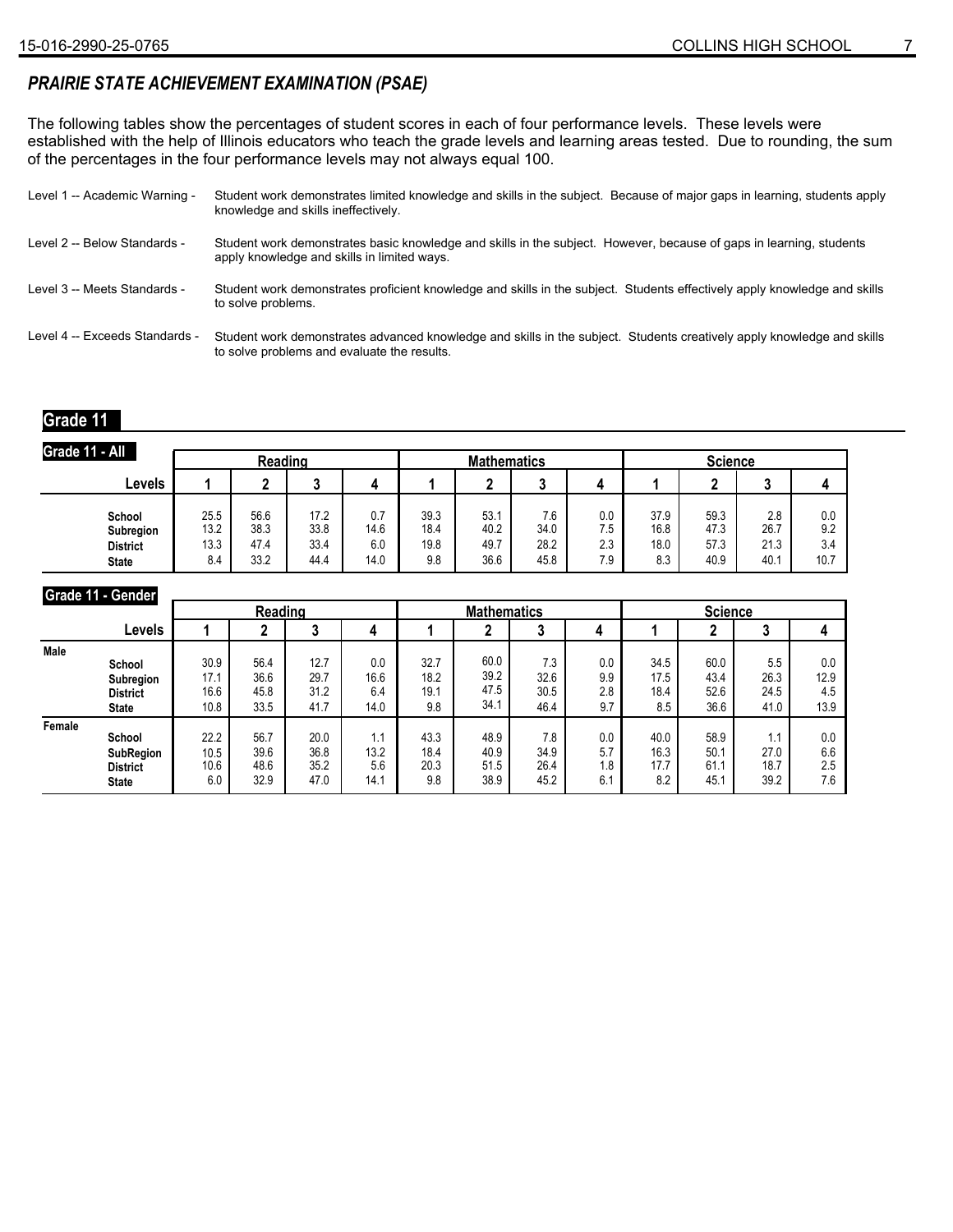|                           | Grade 11 - Racial/Ethnic Background                                                     |                              |                              |                              |                             |                              |                              |                             |                           |                              |                              |                             |                            |  |  |
|---------------------------|-----------------------------------------------------------------------------------------|------------------------------|------------------------------|------------------------------|-----------------------------|------------------------------|------------------------------|-----------------------------|---------------------------|------------------------------|------------------------------|-----------------------------|----------------------------|--|--|
|                           |                                                                                         |                              |                              | Reading                      |                             |                              |                              | <b>Mathematics</b>          |                           |                              | <b>Science</b>               |                             |                            |  |  |
|                           | Levels                                                                                  | 1                            | $\overline{2}$               | 3                            | 4                           | 1                            | 2                            | 3                           | 4                         | 1                            | $\mathbf 2$                  | 3                           | 4                          |  |  |
| White                     | School<br><b>Subregion</b><br><b>District</b><br><b>State</b>                           | 1.2<br>6.2<br>5.9            | 9.2<br>25.9<br>27.0          | 42.0<br>45.7<br>49.3         | 47.6<br>22.2<br>17.8        | 1.2<br>6.6<br>5.8            | 9.9<br>30.1<br>30.6          | 61.4<br>52.9<br>53.8        | 27.5<br>10.4<br>9.8       | 1.2<br>6.2<br>4.7            | 12.1<br>34.4<br>33.6         | 51.0<br>43.3<br>47.8        | 35.7<br>16.0<br>13.9       |  |  |
| <b>Black</b>              | School<br><b>Subregion</b><br><b>District</b><br><b>State</b>                           | 26.0<br>17.8<br>15.8<br>15.8 | 55.7<br>46.5<br>52.7<br>50.9 | 17.6<br>29.8<br>29.0<br>30.6 | 0.8<br>5.9<br>2.4<br>2.7    | 38.9<br>27.2<br>27.3<br>25.0 | 53.4<br>48.1<br>54.3<br>54.2 | 7.6<br>23.4<br>18.0<br>20.2 | 0.0<br>1.3<br>0.4<br>0.6  | 38.2<br>24.9<br>23.8<br>21.0 | 59.5<br>56.4<br>62.1<br>61.7 | 2.3<br>16.4<br>13.3<br>16.4 | 0.0<br>2.3<br>0.8<br>0.9   |  |  |
| <b>Hispanic</b>           | School<br>Subregion<br><b>District</b><br><b>State</b>                                  | 14.1<br>13.1<br>13.5         | 45.4<br>49.9<br>48.0         | 32.5<br>33.3<br>34.3         | 8.0<br>3.8<br>4.2           | 15.9<br>15.0<br>14.6         | 48.8<br>53.4<br>51.9         | 32.3<br>30.8<br>32.2        | 2.9<br>0.8<br>1.3         | 14.3<br>15.2<br>13.7         | 56.4<br>61.0<br>58.7         | 25.6<br>22.4<br>25.5        | 3.7<br>1.4<br>2.1          |  |  |
|                           | Asian/Pacific Islander<br>School<br><b>Subregion</b><br><b>District</b><br><b>State</b> | 1.0<br>4.8<br>4.4            | 7.0<br>27.2<br>22.8          | 50.0<br>49.2<br>48.0         | 42.0<br>18.7<br>24.8        | 0.5<br>3.9<br>3.2            | 5.0<br>24.0<br>20.1          | 61.0<br>58.7<br>53.9        | 33.5<br>13.4<br>22.8      | 2.0<br>5.1<br>3.2            | 12.5<br>36.3<br>28.0         | 55.0<br>44.8<br>48.1        | 30.5<br>13.8<br>20.7       |  |  |
| Native American<br>School | Subregion<br><b>District</b><br><b>State</b>                                            | 7.1<br>9.4                   | 35.7<br>37.2                 | 50.0<br>41.5                 | 7.1<br>12.0                 | 7.1<br>10.7                  | 42.9<br>40.2                 | 50.0<br>45.7                | 0.0<br>3.4                | 7.1<br>7.7                   | 64.3<br>46.2                 | 21.4<br>38.5                | 7.1<br>7.7                 |  |  |
| <b>Multiracial/Ethnic</b> | School<br><b>Subregion</b><br><b>District</b><br><b>State</b>                           | 23.1<br>8.0<br>10.4<br>8.1   | 61.5<br>26.4<br>33.3<br>33.6 | 15.4<br>42.5<br>42.4<br>46.7 | 0.0<br>23.0<br>13.9<br>11.6 | 46.2<br>12.6<br>14.9<br>11.5 | 46.2<br>27.6<br>37.4<br>38.9 | 7.7<br>47.1<br>41.9<br>42.8 | 0.0<br>12.6<br>5.8<br>6.8 | 38.5<br>11.5<br>11.9<br>8.8  | 53.8<br>31.0<br>46.3<br>44.8 | 7.7<br>39.1<br>32.2<br>36.2 | 0.0<br>18.4<br>9.6<br>10.2 |  |  |

### **Grade 11 - Students with Disabilities**

|            |                                                        | Reading                   |                              |                              |                            |                             | <b>Mathematics</b>           |                              |                          | <b>Science</b>              |                              |                             |                            |  |
|------------|--------------------------------------------------------|---------------------------|------------------------------|------------------------------|----------------------------|-----------------------------|------------------------------|------------------------------|--------------------------|-----------------------------|------------------------------|-----------------------------|----------------------------|--|
|            | Levels                                                 |                           |                              | ∩<br>u                       |                            |                             |                              | J                            |                          |                             |                              |                             |                            |  |
| <b>IEP</b> |                                                        | 68.6                      | 31.4                         | 0.0                          | 0.0                        | 82.9                        | 17.1                         | 0.0                          | 0.0                      | 80.0                        | 20.0                         | 0.0                         | 0.0                        |  |
|            | School                                                 | 57.5                      | 35.1                         | 6.4                          | 1.1                        | 66.4                        | 27.5                         | 5.0                          | 1.1                      | 66.2                        | 29.4                         | 3.3                         | 1.1                        |  |
|            | Subregion<br><b>District</b>                           | 53.5                      | 39.5                         | 6.3                          | 0.7                        | 64.7                        | 30.3                         | 4.7                          | 0.3                      | 63.1                        | 33.0                         | 3.3                         | 0.6                        |  |
|            | <b>State</b>                                           | 38.1                      | 44.4                         | 15.4                         | 2.1                        | 42.3                        | 44.5                         | 12.3                         | 0.8                      | 38.9                        | 48.4                         | 11.1                        | 1.6                        |  |
| Non-IEP    | School<br>Subregion<br><b>District</b><br><b>State</b> | 11.8<br>7.6<br>7.7<br>4.7 | 64.5<br>38.7<br>48.5<br>31.8 | 22.7<br>37.3<br>37.2<br>48.0 | 0.9<br>16.3<br>6.7<br>15.5 | 25.5<br>12.3<br>13.6<br>5.8 | 64.5<br>41.8<br>52.4<br>35.6 | 10.0<br>37.7<br>31.5<br>49.9 | 0.0<br>8.3<br>2.6<br>8.7 | 24.5<br>10.5<br>11.8<br>4.6 | 71.8<br>49.6<br>60.6<br>40.0 | 3.6<br>29.7<br>23.8<br>43.7 | 0.0<br>10.2<br>3.7<br>11.8 |  |

### **Grade 11 - Economically Disadvantaged**

|                     |                                                        |                              | Reading                      |                              |                          |                              | <b>Mathematics</b>           |                             |                          | <b>Science</b>               |                              |                             |                          |  |
|---------------------|--------------------------------------------------------|------------------------------|------------------------------|------------------------------|--------------------------|------------------------------|------------------------------|-----------------------------|--------------------------|------------------------------|------------------------------|-----------------------------|--------------------------|--|
|                     | Levels                                                 |                              |                              | ა                            | 4                        |                              |                              | ა                           | 4                        |                              |                              |                             |                          |  |
|                     | Free/Reduced Price Lunch                               |                              |                              |                              |                          |                              |                              |                             |                          |                              |                              |                             |                          |  |
|                     | School<br>Subregion<br><b>District</b><br><b>State</b> | 25.5<br>17.2<br>15.1<br>15.6 | 56.6<br>48.3<br>52.0<br>49.3 | 17.2<br>28.5<br>30.0<br>31.5 | 0.7<br>6.1<br>2.9<br>3.6 | 39.3<br>23.9<br>22.3<br>20.3 | 53.1<br>48.9<br>53.5<br>52.1 | 7.6<br>24.8<br>23.5<br>26.4 | 0.0<br>2.4<br>0.8<br>1.1 | 37.9<br>21.7<br>20.4<br>17.9 | 59.3<br>56.5<br>61.4<br>59.1 | 2.8<br>18.8<br>17.0<br>21.0 | 0.0<br>3.0<br>1.2<br>2.0 |  |
| <b>Not Eligible</b> | School<br>Subregion<br><b>District</b><br><b>State</b> | 3.7<br>6.5<br>5.8            | 14.3<br>30.1<br>27.6         | 46.8<br>46.0<br>48.9         | 35.2<br>17.4<br>17.7     | 5.0<br>10.5<br>6.1           | 18.9<br>35.8<br>31.1         | 56.3<br>45.9<br>52.6        | 19.8<br>7.8<br>10.2      | 4.9<br>9.1<br>5.0            | 24.9<br>42.3<br>34.5         | 46.0<br>37.3<br>46.8        | 24.3<br>11.4<br>13.7     |  |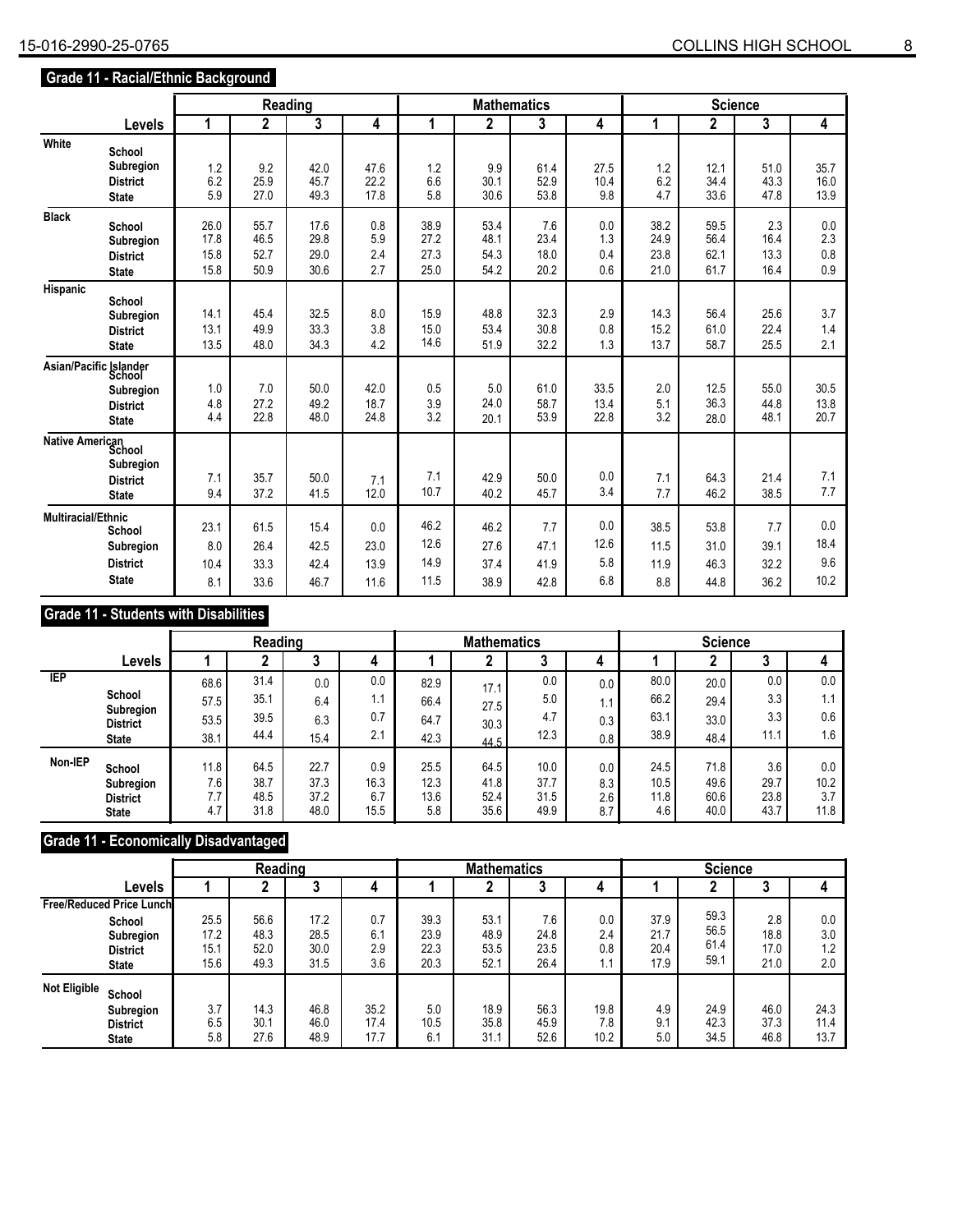## 2006 ADEQUATE YEARLY PROGRESS (AYP) INFORMATION

| Is this School making Adequate Yearly Progress (AYP)? | No | Has this school been identified for School Improvement according to the<br>AYP specifications of the federal No Child Left Behind Act? |                              | Yes |  |
|-------------------------------------------------------|----|----------------------------------------------------------------------------------------------------------------------------------------|------------------------------|-----|--|
| Is this School making AYP in Reading?                 | No | 2006-07 Federal Improvement Status                                                                                                     | Restructuring Implementation |     |  |
| Is this School making AYP in Mathematics?             | No | 2006-07 State Improvement Status                                                                                                       | Academic Watch Status        |     |  |

|                                              | <b>Percent Tested on</b><br><b>State Tests</b> |                   |                    |                   | <b>Percent Meeting/Exceeding Standards *</b> |                                    |                   |                    |                                    |                   |                        | <b>Other Indicators</b> |                        |                   |  |
|----------------------------------------------|------------------------------------------------|-------------------|--------------------|-------------------|----------------------------------------------|------------------------------------|-------------------|--------------------|------------------------------------|-------------------|------------------------|-------------------------|------------------------|-------------------|--|
|                                              | Reading                                        |                   | <b>Mathematics</b> |                   | Reading                                      |                                    |                   | <b>Mathematics</b> |                                    |                   | <b>Attendance Rate</b> |                         | <b>Graduation Rate</b> |                   |  |
|                                              | $\frac{0}{0}$                                  | Met<br><b>AYP</b> | $\%$               | Met<br><b>AYP</b> | $\%$                                         | Safe<br><b>Harbor</b><br>Target ** | Met<br><b>AYP</b> | $\frac{0}{0}$      | Safe<br><b>Harbor</b><br>Target ** | Met<br><b>AYP</b> | $\frac{0}{0}$          | Met<br><b>AYP</b>       | $\frac{0}{0}$          | Met<br><b>AYP</b> |  |
| <b>State AYP</b><br><b>Minimum Target</b>    | 95.0                                           |                   | 95.0               |                   | 47.5                                         |                                    |                   | 47.5               |                                    |                   | 89.0                   |                         | 69.0                   |                   |  |
| All                                          | 97.4                                           | Yes               | 97.4               | Yes               | 16.8                                         |                                    | No                | 7.6                |                                    | No                |                        |                         | 59.6                   | <b>No</b>         |  |
| White<br><b>Black</b>                        | 97.1                                           | Yes               | 97.1               | Yes               | 17.1                                         | 29.1                               | No                | 7.7                | 11.5                               | No                |                        |                         | 59.2                   |                   |  |
| Hispanic<br>Asian/Pacific<br><b>Islander</b> |                                                |                   |                    |                   |                                              |                                    |                   |                    |                                    |                   |                        |                         |                        |                   |  |
| <b>Native American</b>                       |                                                |                   |                    |                   |                                              |                                    |                   |                    |                                    |                   |                        |                         |                        |                   |  |
| <b>Multiracial</b><br>/Ethnic                |                                                |                   |                    |                   |                                              |                                    |                   |                    |                                    |                   |                        |                         |                        |                   |  |
| <b>LEP</b>                                   |                                                |                   |                    |                   |                                              |                                    |                   |                    |                                    |                   |                        |                         |                        |                   |  |
| <b>Students with</b><br><b>Disabilities</b>  |                                                |                   |                    |                   |                                              |                                    |                   |                    |                                    |                   |                        |                         |                        |                   |  |
| Economically<br>Disadvantaged                | 97.4                                           | Yes               | 97.4               | Yes               | 16.8                                         | 29.1                               | <b>No</b>         | 7.6                | 11.5                               | <b>No</b>         |                        |                         | 58.7                   |                   |  |

**Four Conditions Are Required For Making Adequate Yearly Progress (AYP) are:**

**1. At least 95% tested in reading and mathematics for every student group. If the current year participation rate is less than 95%, this condition may be met if the average of the current and preceding year rates is at least 95%, or if the average of the current and two preceding years is at least 95%. Only actual participation rates are printed. If the participation rate printed is less than 95% and yet this school makes AYP, it means that the 95% condition was met by averaging.**

**2. At least 47.5% meeting/exceeding standards in reading and mathematics for every group. For any group with less than 47.5% meeting/exceeding standards, a 95% confidence interval was applied. Subgroups may meet this condition through Safe Harbor provisions.\*\*\*** 

**3. For schools not making AYP solely because the IEP group fails to have 47.5% meeting/exceeding standards, 14% may be added to this variable in accordance with the federal 2% flexibility provision.**

**4. At least 89% attendance rate for non-high schools and at least 69% graduation rate for high schools**.

**\* Includes only students enrolled as of 5/01/2005.**

**\*\* Safe Harbor Targets of 47.5% or above are not printed.**

**\*\*\*Subgroups with fewer than 45 students are not reported. Safe Harbor only applies to subgroups of 45 or more. In order for Safe Harbor to apply, a subgroup must decrease by 10% the percentage of scores that did not meet standards from the previous year plus meet the other indicators (attendance rate for non-high schools and graduation rate for high schools) for the subgroup. For subgroups that do not meet their Safe Harbor Targets, a 75% confidence interval is applied. Safe Harbor allows schools an alternate method to meet subgroup minimum targets on achievement.**